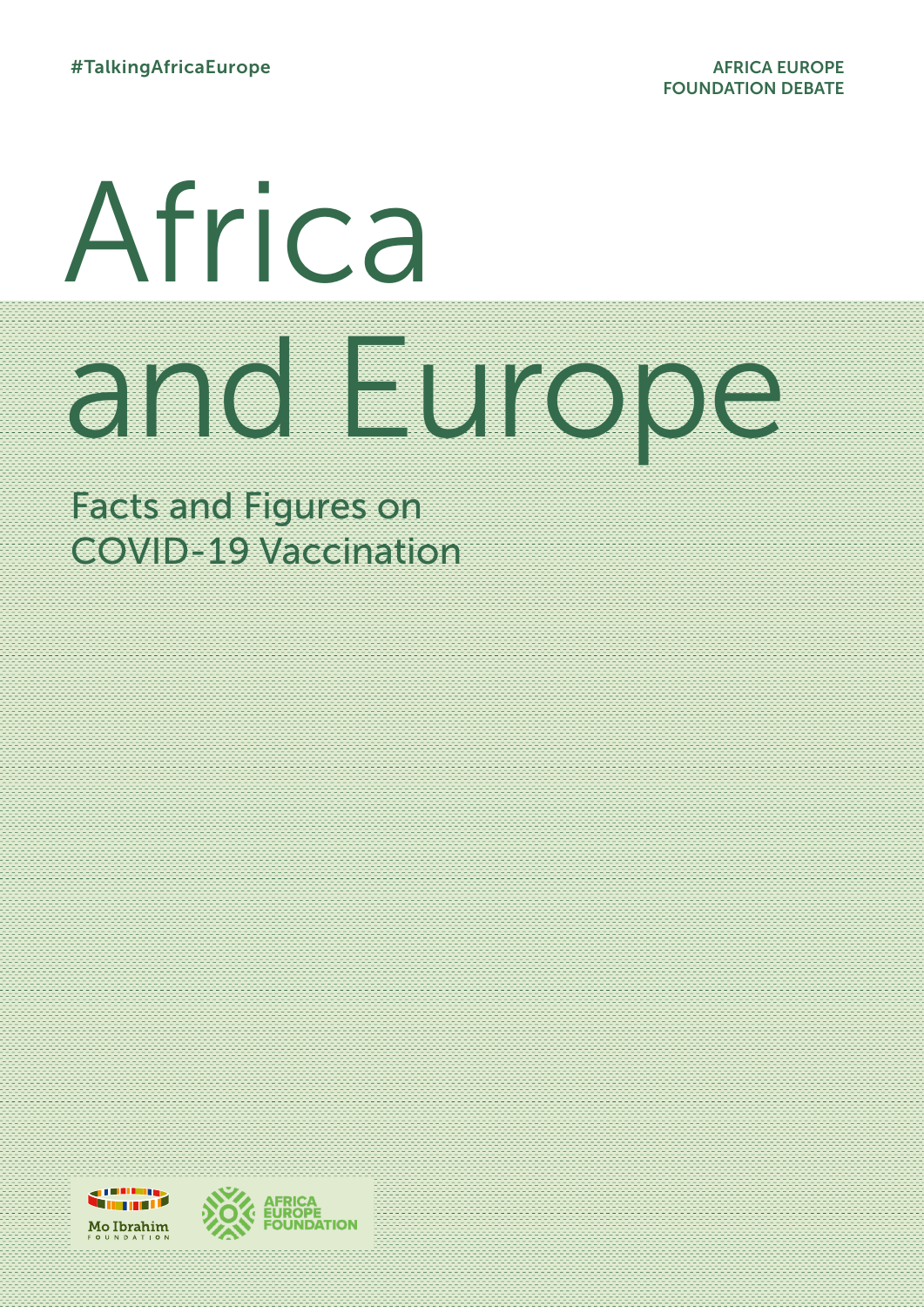# 1. The COVID-19 pandemic toll in Africa: Africa hit milder?

# Africa much less hit than Europe

As of 26/1/2022, cumulative COVID-19 cases per 1 million population are nearly 25 times higher in the European Union (EU) than in Africa

• 10.7 million COVID-19 registered cases in the 54 African countries (for a population of over 1400 million), compared to the 81.2 million in the 27 EU countries (for a population of 445 million).

# Africa & EU: cumulative confirmed COVID-19 cases (22 January 2020 - 26 January 2022)



Source: MIF based on JHU CSSE

• While home to 17.7% of the global population, Africa's share of cumulative COVID-19 cases only amounts to 2.9% of global cases. Comparatively, while home to 5.6% of the global population, EU accounts for 22.4% of global cases.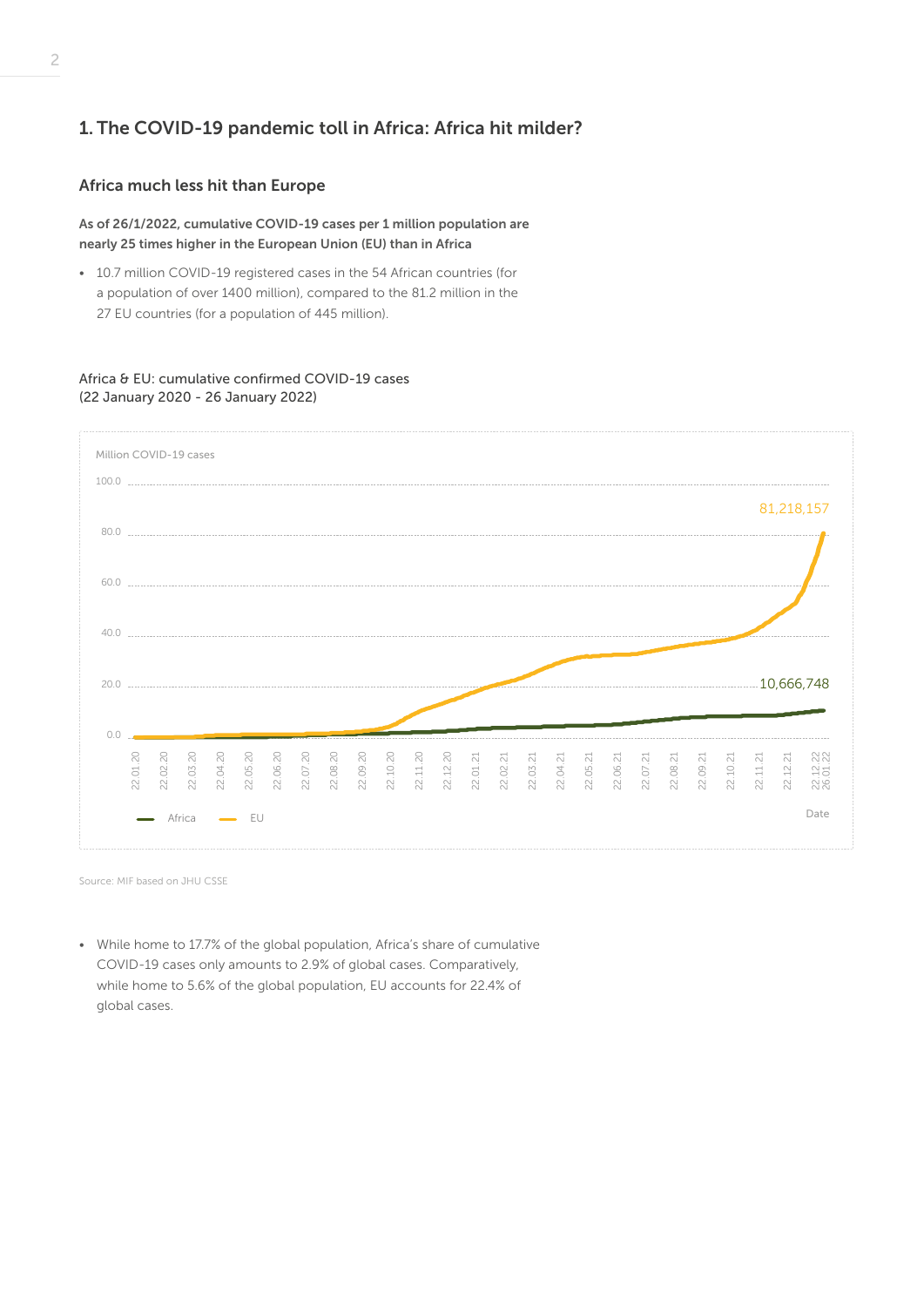# Cumulative COVID-19 deaths per 1 million population are nearly thirteen times higher in the EU than in Africa

- 236,727 cumulative deaths in Africa, compared to 945,012 in the EU.
- With a population that is more than three times larger, Africa only accounts for 4.2% of global cumulative COVID-19 deaths compared to 16.8% in the EU.

# Africa & EU: cumulative reported COVID-19 deaths (22 January 2020 - 26 January 2022)



Source: MIF based on JHU CSSE

But the impact of COVID-19 in Africa may be greatly under-estimated: according to World Health Organization (WHO), about only one in seven COVID-19 infections are being detected in Africa

- According to WHO only 14.2% about one in seven- COVID-19 infections are being detected in Africa.
- Furthermore, WHO seroprevalence studies in 11 African countries estimated that in fact up to about 68% of the population could have some conferred COVID-19 immunity (as of September 2021).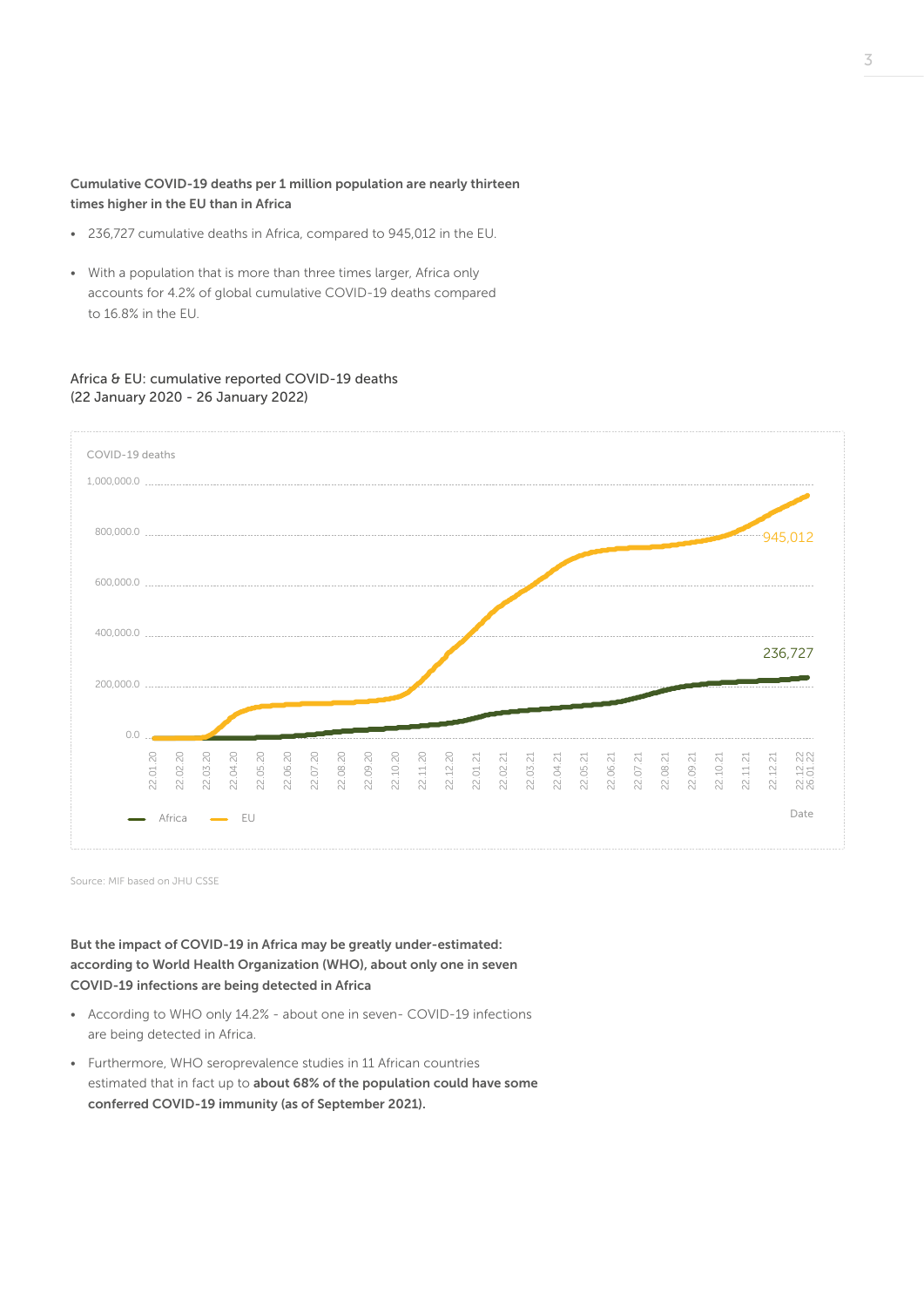# 2.Vaccine inequity: Africa's population vaccination rate is barely over 10%, compared to 72% in EU

According to WHO, 70% of population should be vaccinated by end of 2022 to reach immunity level

• Under current vaccine rollout projections, it is estimated that most African countries will not achieve mass immunisation until 2023. In the continent's poorest countries, it may not even be reached until 2024.

As of 27/1/2022, COVID-19 vaccine doses administered in Africa account for less than half of the amount administered in the EU, for a population that is more than three times larger



Vaccine doses administered in the rest

Vaccine doses administered in the EU (%)

of the world (%)

Source: MIF based on Bloomberg

Vaccine doses administered in the rest of the world (%) Vaccine doses administered in Africa (%)

Source: MIF based on Bloomberg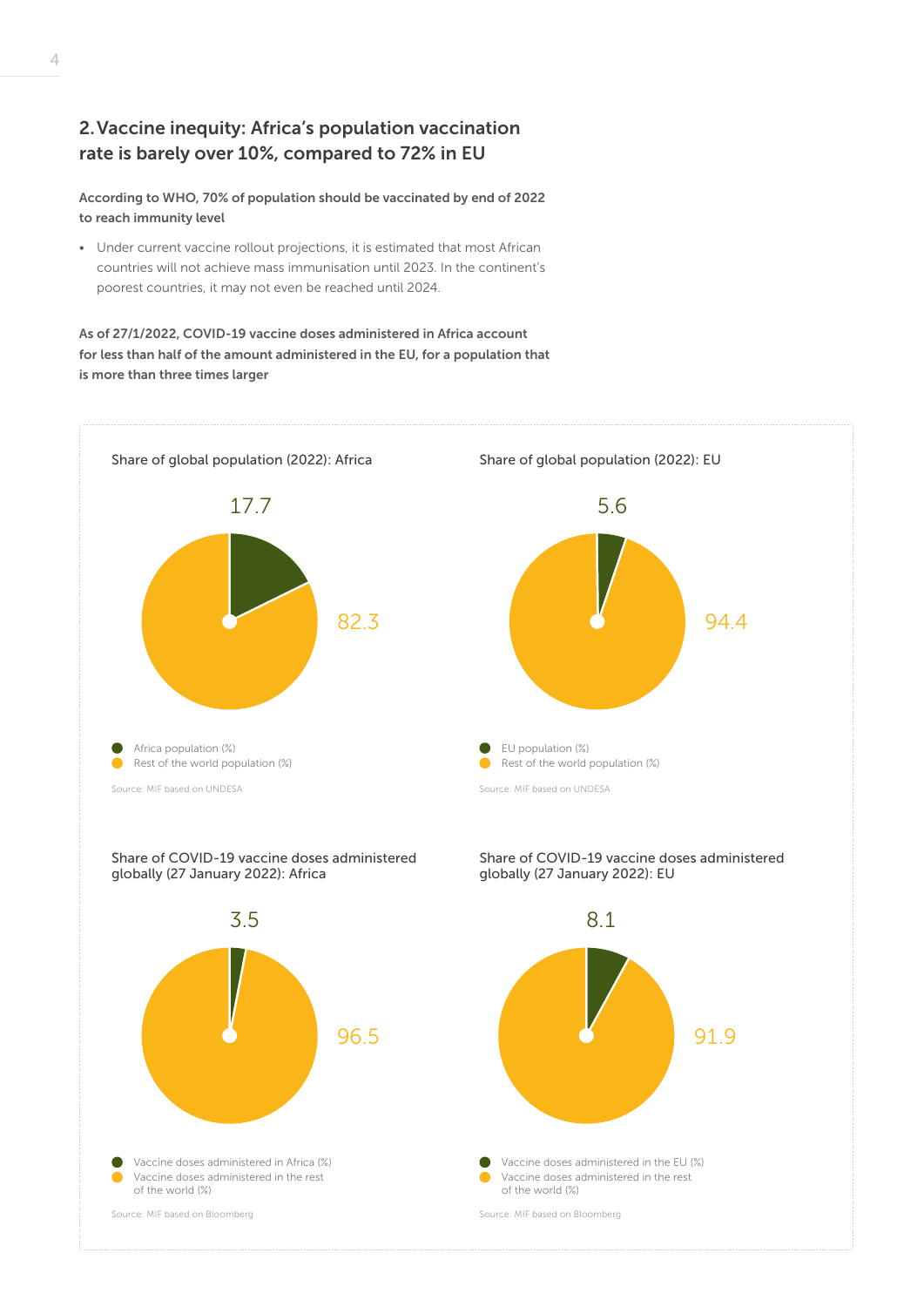COVID-19 vaccine doses administered per 100 people globally: Africa by far the last



World countries: COVID-19 vaccine doses administered (27 January 2022)

Source: MIF based on Bloomberg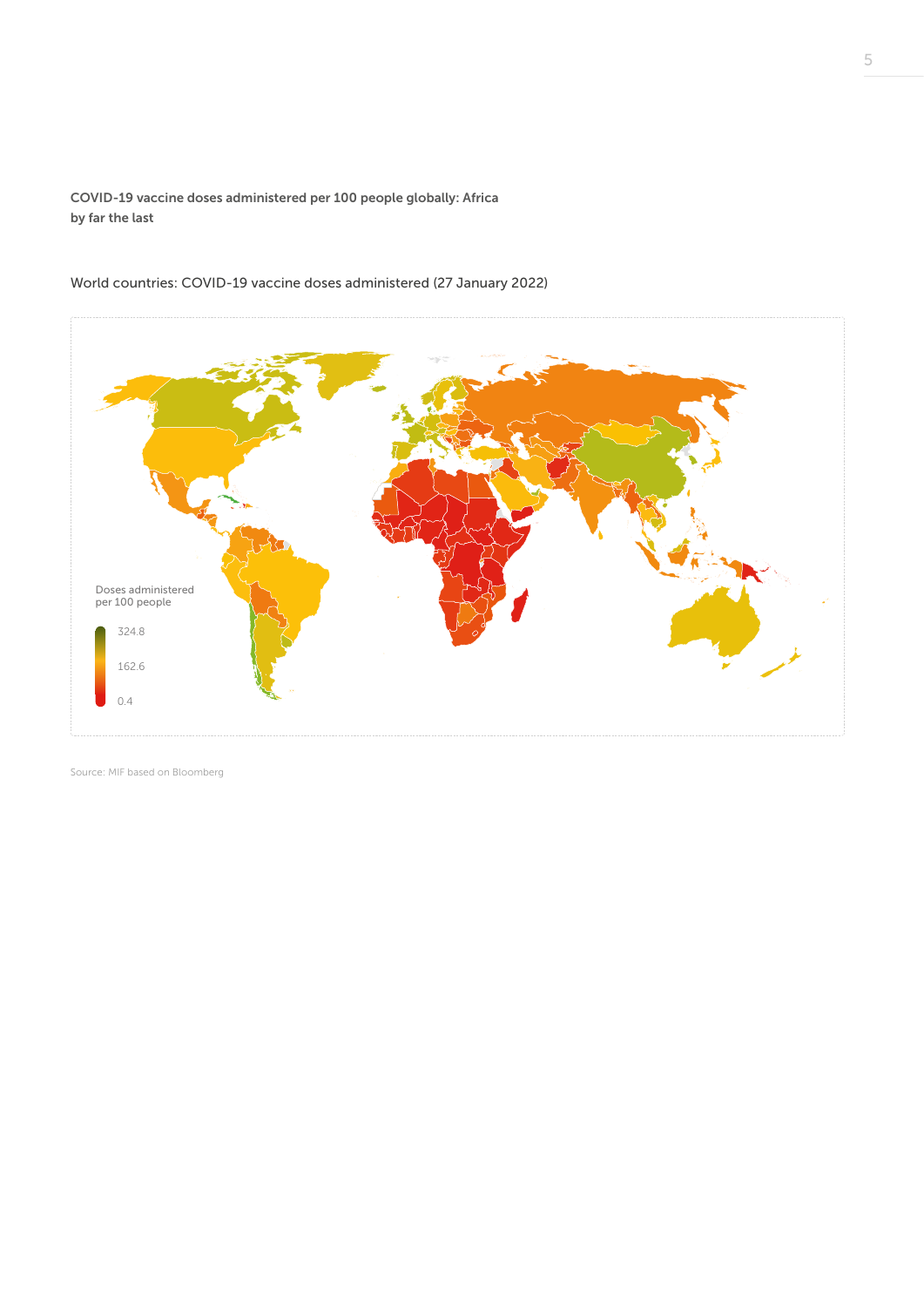• For the 52 African countries with data available, the average currently stands at 40.2 doses per 100 people, and the median at 27.4, compared to an average of 171.9 and a median of 188.3 for the EU.

## African countries: COVID-19 vaccine doses administered per 100 people

| Seychelles               | 196.7      |   |
|--------------------------|------------|---|
| <b>Mauritius</b>         | 160.8      |   |
| Morocco                  | 144.3      | ł |
| Rwanda                   | 126.5      |   |
| Tunisia                  | 119.1      |   |
| Cabo Verde               | 109.8      |   |
| Botswana                 | 94.2       |   |
| São Tomé and Príncipe    | 69.3       |   |
| Comoros                  | 64.8       |   |
| Egypt                    | 62.3       |   |
| Mozambique               | 61.0       |   |
| Mauritania               | 58.3       |   |
| Zimbabwe                 | 49.5       |   |
| South Africa             | 49.4       |   |
| Angola                   | 44.9       |   |
| Libya                    | 44.6       |   |
| Eswatini                 | 40.8       |   |
| Lesotho                  | 33.9       |   |
| Guinea                   | 33.3       |   |
| Ghana                    | 32.5       |   |
| <b>Equatorial Guinea</b> | 32.4       |   |
| Uganda                   | 30.6       |   |
| Togo                     | 30.4       |   |
| Namibia                  | 30.3       |   |
| Algeria                  | 29.3       |   |
| Côte d'Ivoire            | 27.8       |   |
| Gabon                    | 26.9       |   |
| Liberia                  | 24.4       |   |
| Kenya                    | 24.0       |   |
| Guinea-Bissau            | 23.1       |   |
| Djibouti                 | 21.0       |   |
| Central African Republic | 18.7       |   |
| Benin                    | 17.6       |   |
| Congo Republic           | 16.2       |   |
| Gambia                   | 14.5       |   |
| Senegal                  | 14.1       |   |
| Zambia                   | 12.2       |   |
| Sudan                    | 11.8       |   |
| Sierra Leone             | 11.6       |   |
| Ethiopia                 | 11.3       |   |
| Somalia                  | 10.7       |   |
| Nigeria                  | 9.4        |   |
| Malawi                   | 9.1        |   |
| Mali                     | 8.4        |   |
| Niger                    | 7.3        |   |
| <b>Burkina Faso</b>      | 6.0        |   |
|                          |            |   |
| Tanzania                 | 4.2<br>3.9 |   |
| Cameroon                 |            |   |
| Madagascar               | 3.4        |   |
| Chad                     | 2.3        |   |
| South Sudan              | 2.3        |   |
| <b>DR Congo</b>          | 0.4        |   |

Five best performers

Five worst performers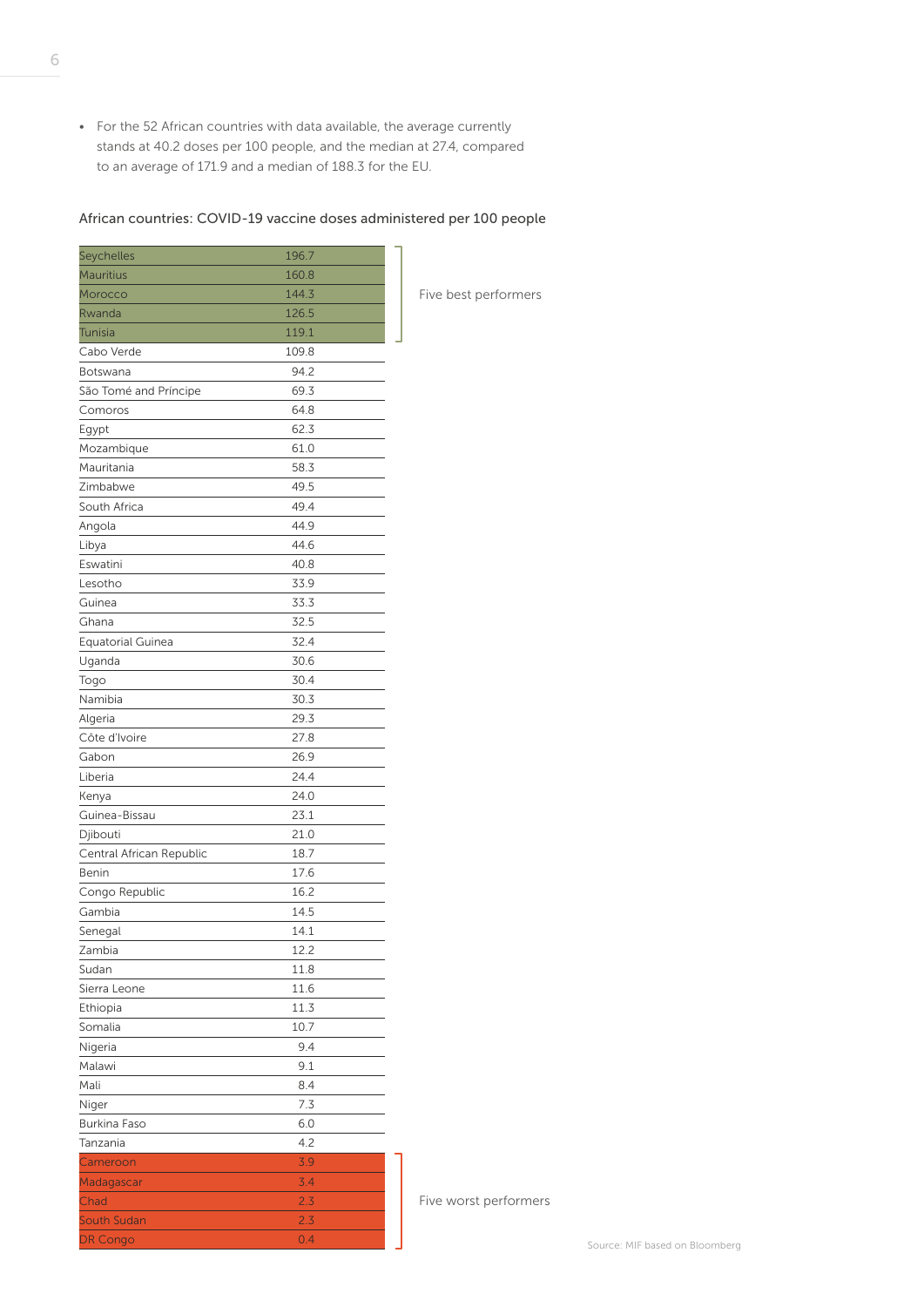5 European Union countries with the highest number of COVID-19 vaccine doses administered per 100 people

| Malta   | 233.3 |
|---------|-------|
| Denmark | 232.6 |
| Italy   | 210.4 |
| France  | 207.7 |
| Belgium | 207.5 |

## 5 European Union countries with the lowest number of COVID-19 vaccine doses administered per 100 people

| <b>Bulgaria</b> | 59.5  |
|-----------------|-------|
| Romania         | 84.5  |
| Slovakia        | 123.0 |
| Croatia         | 125.0 |
| Poland          | 1342  |

Source: MIF based on Bloomberg

Only seven out of 54 African countries have reached the 2021 year-end WHO target of fully vaccinating 40% of their people<sup>1</sup>, compared to 26 out of the 27 EU countries<sup>2</sup>

#### Africa & EU: fully vaccinated population (27 January 2022)



Note: Whereas the % of fully vaccinated population in the EU is provided at source (Bloomberg Covid-19 Vaccine Tracker), this is not the case for Africa. MIF has calculated this using the Completed Vaccination values for the 54 African countries available in Bloomberg's dataset, as well as the medium variant estimates for total population in 2022 available in UNDESA's 2019 Revision of World Population Prospects.

1 Seychelles (81.0%), Mauritius (71.8%), Morocco (64.4%), Tunisia (52.1%), Cabo Verde (48.1%), Botswana (46.0%) and Rwanda (42.9%).

2 Only Bulgaria (28.6%) has missed the target.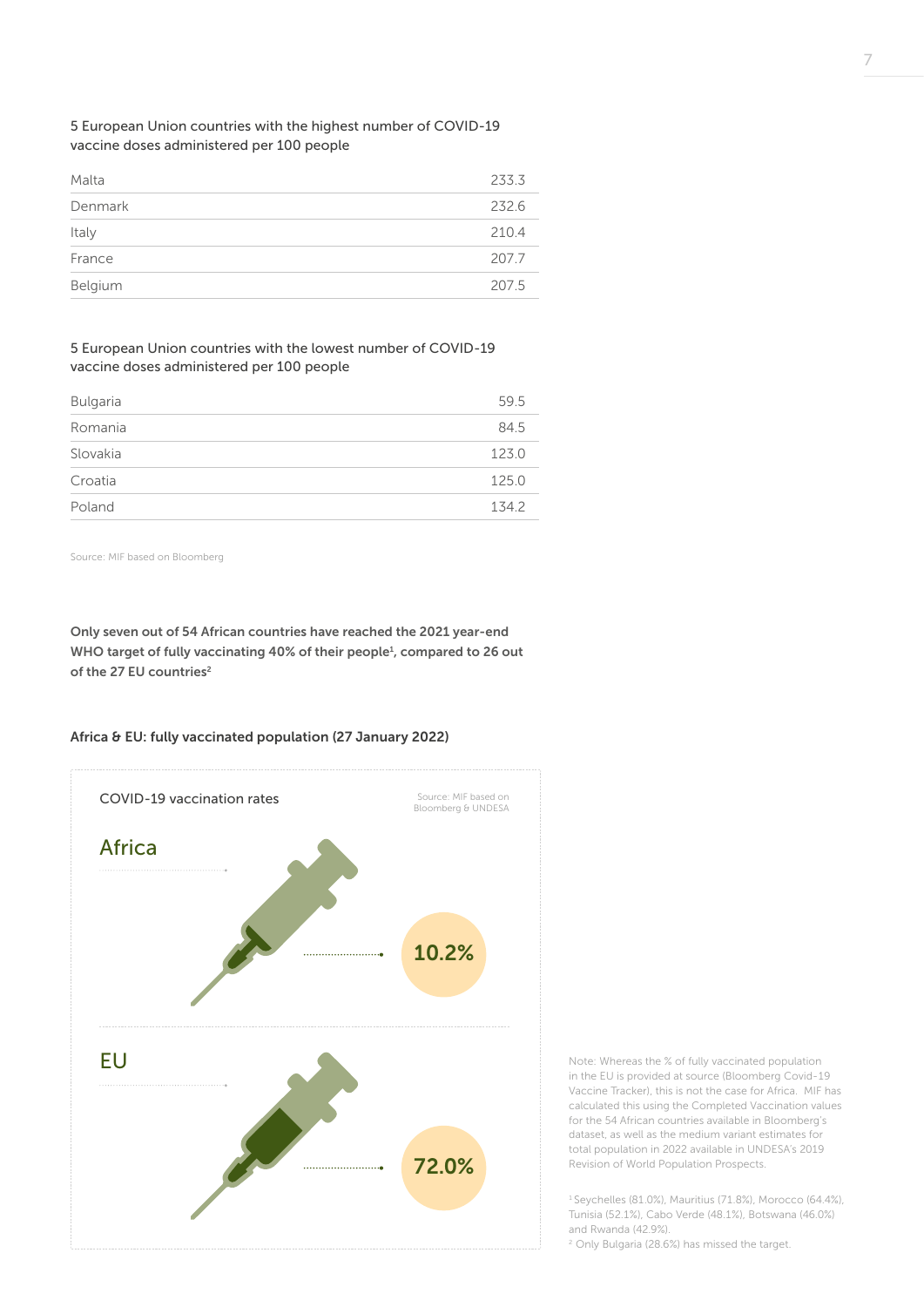

Note: To be considered fully vaccinated, one or two doses may be required depending on the brand of vaccine.

• Only Seychelles and Mauritius have achieved the mid-2022 target of fully vaccinating 70% of their population, compared to more than half (14) of EU countries.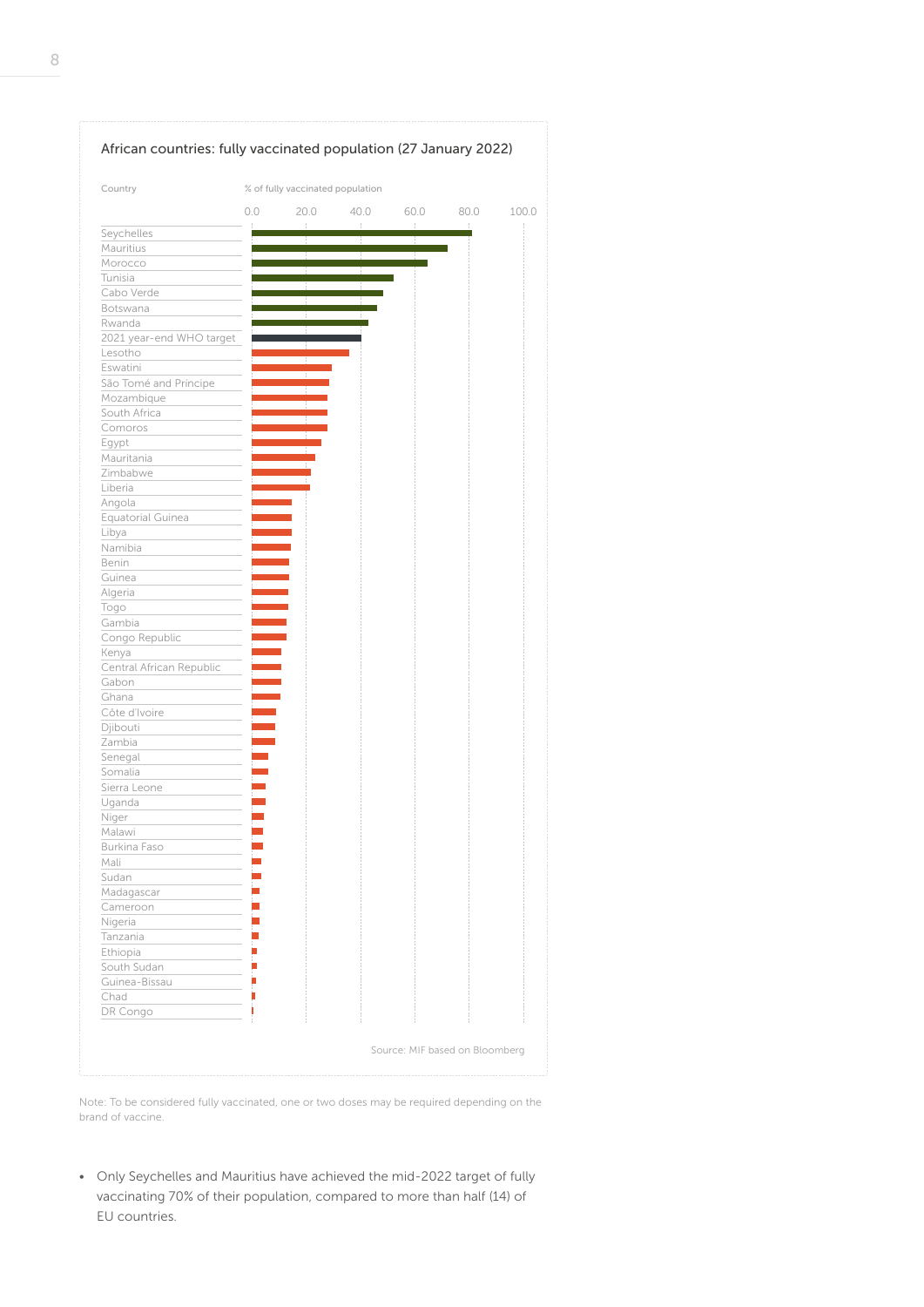

Note: To be considered fully vaccinated, one or two doses may be required depending on the brand of vaccine.

# As of 27/1/2022, booster doses in the EU amount to more than half the total doses administered in Africa

• While 42.5% of the EU population have received a booster dose, only four African countries have data available on booster doses administered: Tunisia (8.5% of the population), Rwanda (6.5%), South Africa (0.8%) and Kenya (0.2%).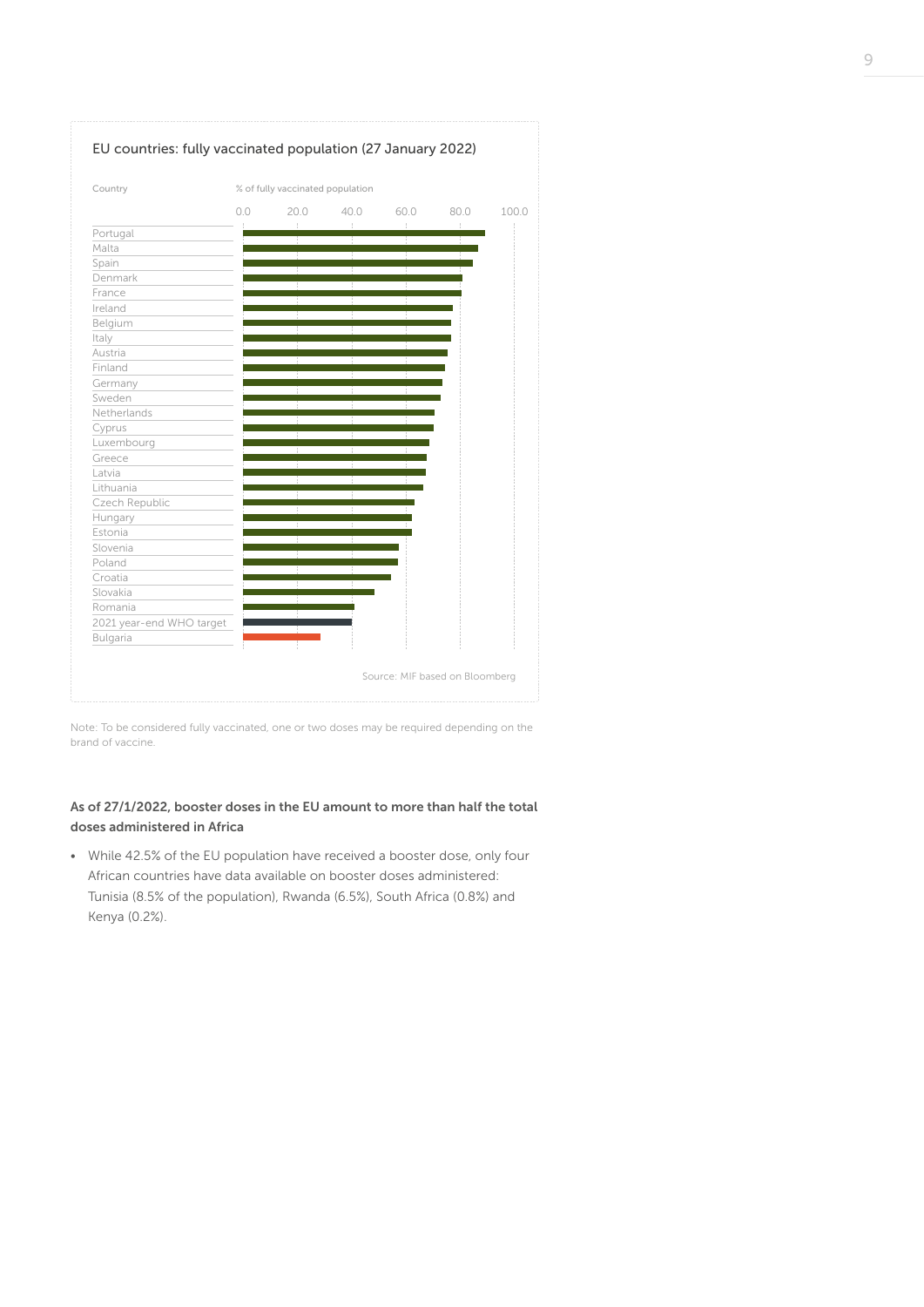# 3.The immediate challenge: level up Africa's population COVID-19 vaccination rate

# The COVID-19 vaccine global landscape: 140 vaccines in clinical development

As of 25/1/2022, 140 COVID-19 vaccines are currently in clinical development, with ten of them already in the phase 4 of human clinical trials.

# Manufacturers of COVID-19 vaccines in clinical development phase 4

| Phase 4 COVID-19 vaccine manufacturers                  |           |                                              |                              |                           |
|---------------------------------------------------------|-----------|----------------------------------------------|------------------------------|---------------------------|
| Manufacturer                                            | Country   | <b>Market Cap</b><br>(as of 27 January 2022) | Revenue<br>(quarterly, 2021) | Revenue<br>(annual, 2020) |
|                                                         |           | \$ Billion                                   | \$ Million                   | \$ Million                |
| Johnson & Johnson (NYSE)                                | <b>US</b> | 450.2                                        | 24804.0 (Q4)                 | 93775.0                   |
| Pfizer Inc. (NYSE)                                      | <b>US</b> | 304.7                                        | 24094.0 (Q3)                 | 41908.0                   |
| AstraZeneca PLC (NasdagGS)                              | <b>UK</b> | 184.9                                        | 9866.0 (Q3)                  | 26617.0                   |
| Shanghai Fosun Pharmaceutical (Group) Co., Ltd. (HKSE)  | China     | 125.0                                        | 1587.2 (Q3)                  | 4741.9                    |
| Moderna, Inc. (NasdagGS)                                | US.       | 61.5                                         | 4969.0 (Q3)                  | 803.4                     |
| Sinopharm Group Co Ltd (HKSE)                           | China     | 53.1                                         | 20777.6 (Q3)                 | 71752.0                   |
| Medigen Vaccine Biologics Corporation (Taipei Exchange) | Taiwan    | 53.9                                         | $44.8$ (Q3)                  | 0.4                       |
| CanSino Biologics Inc. (HKSE)                           | China     | 51.9                                         | 161.0(Q3)                    | 2.9                       |
| BioNTech SE (NasdagGS)                                  | Germany   | 37.6                                         | 6825.7 (Q3)                  | 540.8                     |
| Dynavax Technologies Corporation (NasdaqCM)             | US.       | 1.5                                          | 108.3(Q3)                    | 46.6                      |
| Sinovac Biotech Ltd. (NasdagGS)                         | China     | 0.6                                          | <b>NA</b>                    | <b>NA</b>                 |

Note: Currency amounts that were not available in US Dollars at source were converted to US Dollars using the currency conversion rates available on 31.01.2022.

Source: MIF based on Bloomberg & Yahoo! Finance

# COVID-19 vaccines availability in Africa: confirmed procurement doses currently cover almost half of the population

- As of 21/1/2022, COVID-19 vaccine purchasing deals add up to 645.0 million confirmed procurement doses, plus 265.5 potential procurement doses
- Bilateral purchasing deals made by 19 African countries amount to 315.0 million confirmed procurement doses, plus 85.4 million potential procurement doses.
- Purchases made at continental level amount to 330 million confirmed procurement doses, plus 180 million potential procurement doses.

Development phases for candidate vaccines in human clinical trials

- Phase 1: test the vaccine's safety, determine dosages and identify any potential side effects in a small number of people.
- Phase 2: further explore the vaccine's safety and start to investigate efficacy on larger groups.
- Phase 3: confirm and assess the effectiveness of the vaccine on thousands or tens of thousands of people and test whether there are any rare side effects that only appear in large groups.
- Phase 4: once the vaccine candidate is approved by the national regulator, further monitor in a wide population over a longer time frame as a form of post-marketing surveillance (pharmacovigilance).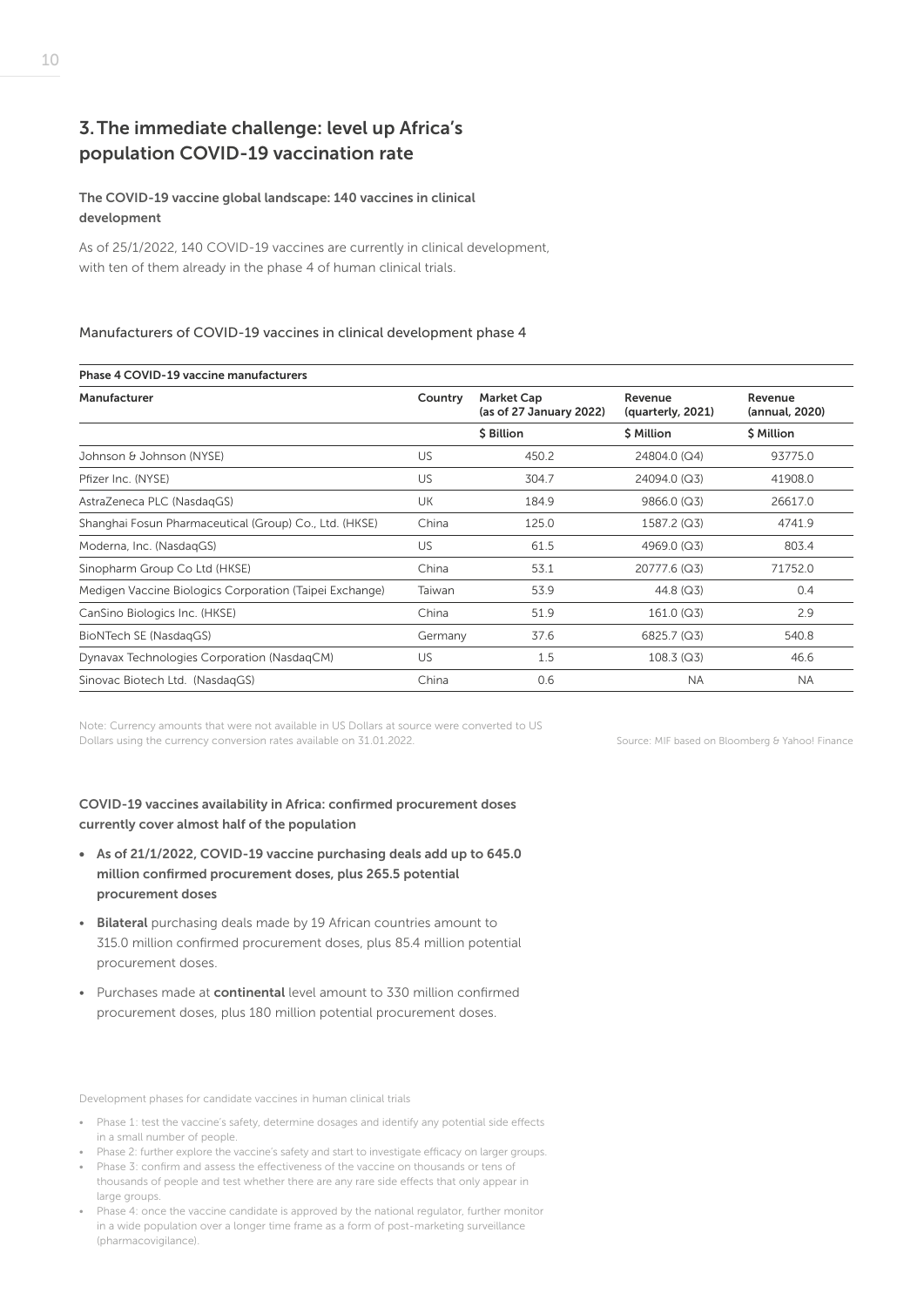# African countries: COVID-19 vaccine bilateral purchasing deals (21 January 2022)

| Algeria<br>Gamaleya Research Institute_Sputnik V -<br>Russia - 1.5 million<br>Sinovac_Coronavac - China - 3.5 million<br>Morocco<br>Oxford-AstraZeneca _AZD1222 - UK - 25 million                         | Tunisia<br>Pfizer-BioNTech_BNT162 - USA/Germany -<br>2 million<br>Gamaleya Research Institute_Sputnik V - Russia -<br>0.5 million<br>Janssen (J&J)_Ad26.COV2.S - Belgium - 3.5 million<br>Libya<br>Sinopharm - China - 3.5 million                                                                                                                                                                                                          | Egypt<br>Oxford-AstraZeneca _AZD1222 - UK -<br>30 million<br>Gamaleya Research Institute_Sputnik V -<br>Russia - 25 million<br>Sinopharm - China - 20 million<br>Sinovac_Coronavac - China - 40 million<br>(intended to purchase 40 million more) |
|-----------------------------------------------------------------------------------------------------------------------------------------------------------------------------------------------------------|---------------------------------------------------------------------------------------------------------------------------------------------------------------------------------------------------------------------------------------------------------------------------------------------------------------------------------------------------------------------------------------------------------------------------------------------|---------------------------------------------------------------------------------------------------------------------------------------------------------------------------------------------------------------------------------------------------|
| Oxford-AstraZeneca _AZD1222 - UK - 25 million<br>Pfizer-BioNTech_BNT162 - USA/Germany -<br>0.9 million<br>Gamaleya Research Institute_Sputnik V - Russia -<br>1 million<br>Sinopharm - China - 41 million |                                                                                                                                                                                                                                                                                                                                                                                                                                             | Djibouti<br>Sinovac_Coronavac - China - 0.3 million                                                                                                                                                                                               |
|                                                                                                                                                                                                           |                                                                                                                                                                                                                                                                                                                                                                                                                                             | Somalia<br>Sinopharm - China - 0.2 million                                                                                                                                                                                                        |
| Senegal<br>Sinopharm - China - 0.2 million                                                                                                                                                                |                                                                                                                                                                                                                                                                                                                                                                                                                                             |                                                                                                                                                                                                                                                   |
| Guinea<br>Gamaleya Research Institute_Sputnik V -<br>Russia - 2 million<br>(intended to purchase 0.4 million more)                                                                                        |                                                                                                                                                                                                                                                                                                                                                                                                                                             | Uganda<br>Sinopharm - China - 18 million                                                                                                                                                                                                          |
| Ghana<br>Gamaleya Research Institute_Sputnik V -<br>Russia - 0.3 million                                                                                                                                  |                                                                                                                                                                                                                                                                                                                                                                                                                                             |                                                                                                                                                                                                                                                   |
| Benin<br>Sinovac Coronavac - China - 0.1 million                                                                                                                                                          |                                                                                                                                                                                                                                                                                                                                                                                                                                             | <b>Mauritius</b><br>Oxford-AstraZeneca _AZD1222 - UK -<br>0.1 million<br>Sinopharm - China - 1.1 million                                                                                                                                          |
| <b>Equatorial Guinea</b><br>Sinopharm - China - 0.5 million                                                                                                                                               | <b>Botswana</b><br>Moderna_mRNA-1273 - USA - 0.5 million<br>Janssen (J&J)_Ad26.COV2.S - Belgium -                                                                                                                                                                                                                                                                                                                                           | Gamaleya Research Institute_Sputnik V -<br>Russia - Intention to purchase 1.3 million<br>Sinovac Coronavac - China - Intention to<br>purchase 0.5 million                                                                                         |
| Angola<br>Gamaleya Research Institute_Sputnik V -<br>Russia - 12 million<br>Sinovac_Coronavac - China - 10.2 million                                                                                      | 1.1 million<br>Bharat Biotech_COVAXIN - India - 0.1 million<br>Sinovac_Coronavac - China - 0.2 million<br>Pfizer-BioNTech_BNT162 - USA/Germany -<br>Intention to purchase 2 million                                                                                                                                                                                                                                                         | Zimbabwe<br>Sinovac_Coronavac - China - 2 million<br>Sinopharm - China - 1.5 million<br>(intended to purchase 1.2 million more)                                                                                                                   |
| Namibia<br>Sinopharm - China - 0.3 million                                                                                                                                                                | South Africa<br>Oxford-AstraZeneca _AZD1222 - UK - 1 million<br>Pfizer-BioNTech_BNT162 - USA/Germany -<br>30 million<br>Janssen (J&J)_Ad26.COV2.S - Belgium - 11 million<br>(intended to purchase 20 million more)<br>Gamaleya Research Institute_Sputnik V - Russia -<br>Intention to purchase 10 million<br>Gamaleya Research Institute_Sputnik V - Russia<br>- Under negotiation<br>Sinopharm - China - Intention to purchase 10 million |                                                                                                                                                                                                                                                   |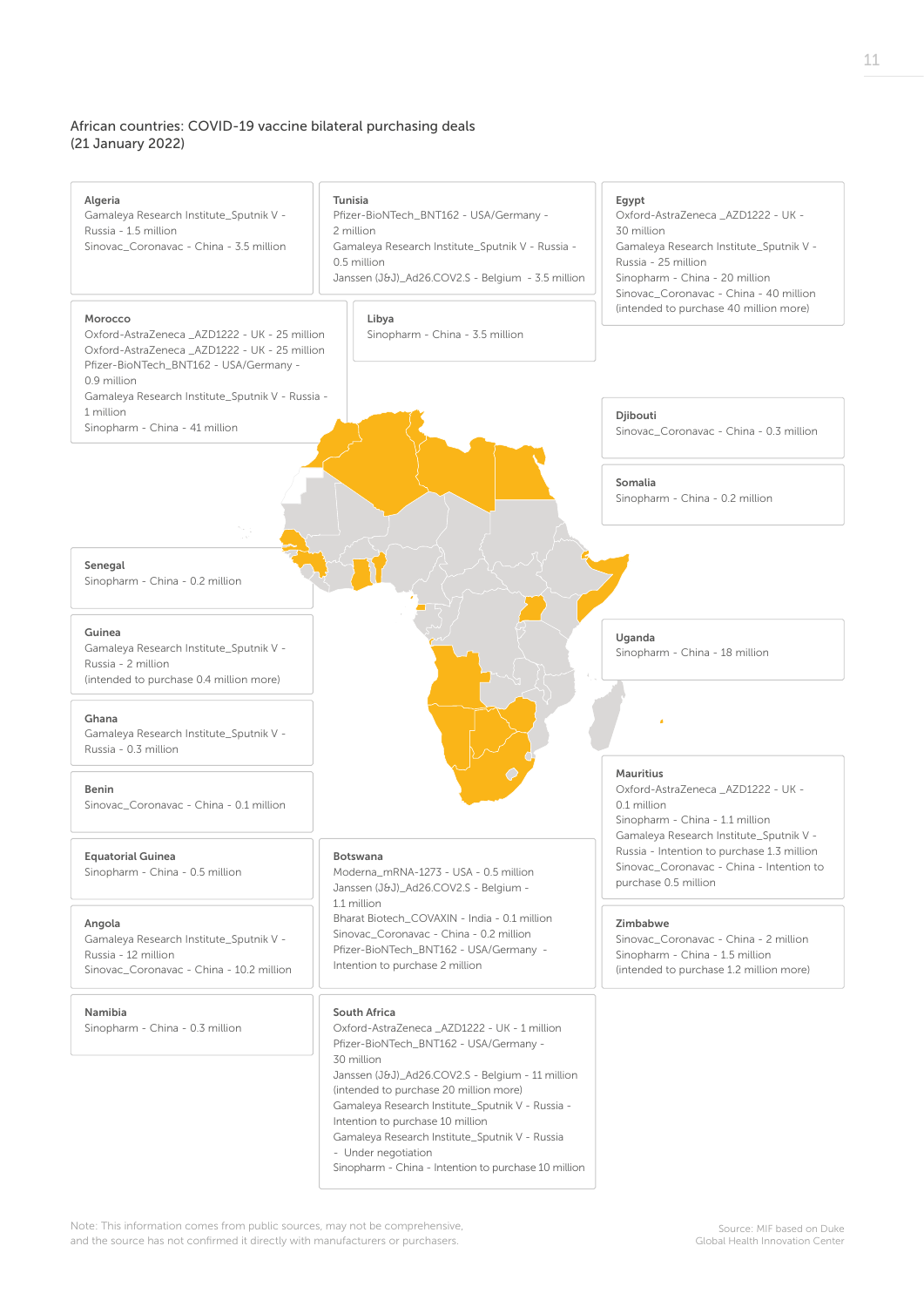#### The African Vaccine Acquisition Task Team (AVATT)

The African Vaccine Acquisition Task Team (AVATT) was established in August 2020 by the African Union (AU) as the African entity responsibly for leading the continent's COVID-19 vaccination strategy.

- The direct acquisition of vaccines by African countries through the AVATT initiative is part of the continental objective to vaccinate a minimum of 60% of the African population. Through the COVID-19 procurement agreement signed on 28 March 2021, African countries now have access to 400 million doses of the Johnson & Johnson single-shot COVID-19 vaccine.
- AU member states can place online orders for their vaccines allocation through the Africa Medical Supplies Platform (AMSP).
- The Afreximbank facilitates payments by providing advance procurement commitment guarantees of up to \$2 billion to the manufacturers on behalf of the member states.
- Regarding the longer-term objective of manufacturing of vaccines, AVATT will also potentially play a key role via institutionalising and leveraging pooled demand arrangements.

#### Sharing doses: EU's strong commitment, but delivery bottlenecks

In December 2020, under the strong impulsion of the European Commission, France, WHO and the Bill & Melinda Gates Foundation, the ACT-A (Access to COVID-19 Tools Accelerator) was created as a global collaboration mechanism to accelerate the development, production, and equitable access to COVID-19 tests, treatments, and vaccines.

#### COVAX

- As the vaccine pillar of ACT-A, COVAX is co-managed by GAVI, the Vaccine Alliance, the Coalition for Epidemic Preparedness Innovations (CEPI) and the WHO.
- The COVAX Facility is the global procurement mechanism of COVAX that pools purchasing power from all participating countries and seeks to ensure equitable allocation of vaccines. The majority of high- and middle-income countries have committed to funding, while joining lower-income countries are to be covered as funded countries.
- COVAX's primary focus is to ensure that the 92 middle- and lowerincome participating countries that cannot fully afford to pay for COVID-19 vaccines get the same access to COVID-19 vaccines as higher income self-financing countries and at the same time.
- According to the COVAX Global Supply Forecast published in December 2021, while the global vaccine-sharing scheme aimed at having made 2 billion doses available by the end of 2021, it missed its delivery target. As of 17 January 2022, COVAX has only shipped over 1 billion COVID-19 vaccines to 144 participants.
- The EU is lead contributor to the COVAX Facility, with Team Europe having allocated over €3 billion as of 6 December 2021.

The "Team Europe" approach combines resources from the EU, its member states, and financial institutions, in particular the European Investment Bank and the European Bank for Reconstruction and Development.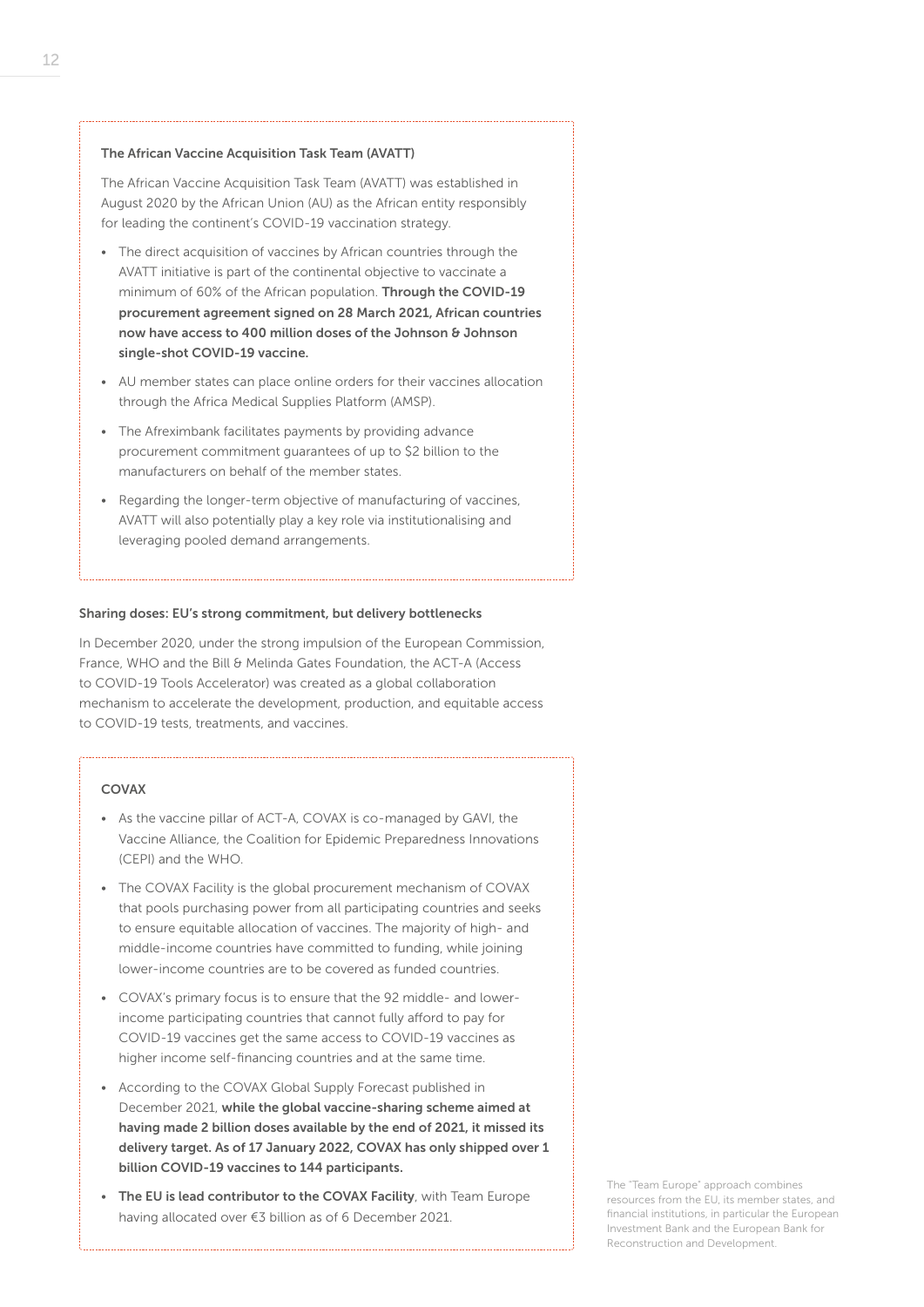## Team Europe's commitment to share vaccine doses: still almost half to be shipped?

- At global level,
	- To reach 70% of global vaccination, Team Europe has committed to donate 700 million COVID-19 vaccine doses directly or through COVAX by mid-2022.
	- As of 6 December 2021, 353.4 million doses have been shared by member states, of which only 118 million have already been delivered- 72.7 through the COVAX mechanism, 45.2 through bilateral donations
- Africa is the largest recipient of vaccine doses delivered by Team Europe member states through COVAX (39.5 million).
- In terms of bilateral donations, Africa is only second to the Asia and Pacific region (15.3 and 24 million, respectively).

#### A key challenge: In Africa, multiple distribution bottlenecks

- Health workers: Only health workers with specialised training can administer vaccines, as several of the COVID-19 vaccines pose additional challenges even for trained health workers, such as requirement to be removed/unpacked from ultra-cold chain refrigeration or mixing in-situ.
- Basic equipment shortages: A shortage of syringes in particular a 0.3ml syringe version required to deliver the Pfizer dose – is slowing delivery in many places according to the WHO.
- Vaccine hesitancy: Over the past few years, there has been a growing surge of vaccination refusal. Due to the speed with which the COVID-19 vaccines have been developed, people have raised additional concerns about safety and efficacy.
- Last mile and reaching rural and marginalised communities: Any mass vaccine campaign requires refrigerated vehicles, cold chain packaging, tracking and visibility tools, as well as relevant transport networks.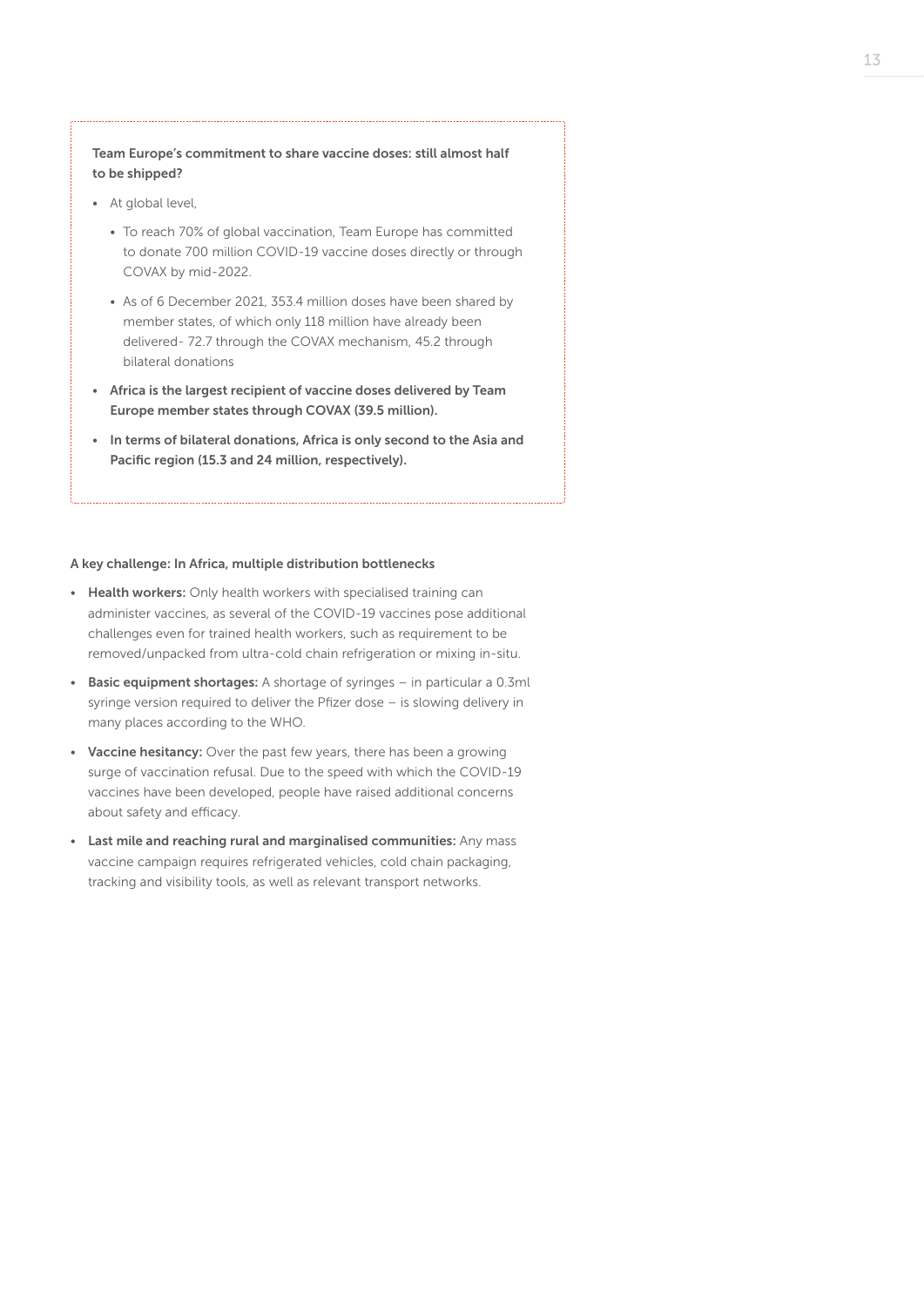# 4.The long-term challenge: Building Africa's vaccine autonomy

An obvious case: Africa accounts for 25% of the global vaccine demand but currently imports 99% of its routine vaccine needs

• About 99% of Africa's routine vaccines are imported, most of them supplied by a few developing-country vaccine manufacturers (DCVMs), with the support of Gavi, the Vaccine Alliance, and UNICEF. The majority of these DCVMs are Indian manufacturers, such as Bharat Biotech, BioMed and the Serum Institute of India.



#### Vaccine manufacturing supply capacity in Africa

# Currently, African vaccine manufacturing capacity is almost null

#### At global level, vaccine manufacturing is concentrated in developed countries, and India

- About 70% of global vaccine drug substance manufacturing sites are located in Western Europe (40%) and North America (30%).
- Global vaccine production is mostly concentrated in Asia with about 42% of vaccines produced by three manufacturers (Bharat Biotech, BioMed and the Serum Institute of India).

#### In Africa, only 10 local vaccine value chain players are currently operating

- The ten local vaccine value chain players are located in Nigeria (2), South Africa (2), Algeria (1), Egypt (1), Ethiopia (1), Morocco (1), Senegal (1) and Tunisia (1).
- About 40% engage only in packaging and labelling, and 40% only in fill and finish.
- Only five engage in some degree of drug substance manufacturing, but mostly on a very small scale.
- Research & Development (R&D) capacities are limited to South Africa and Nigeria.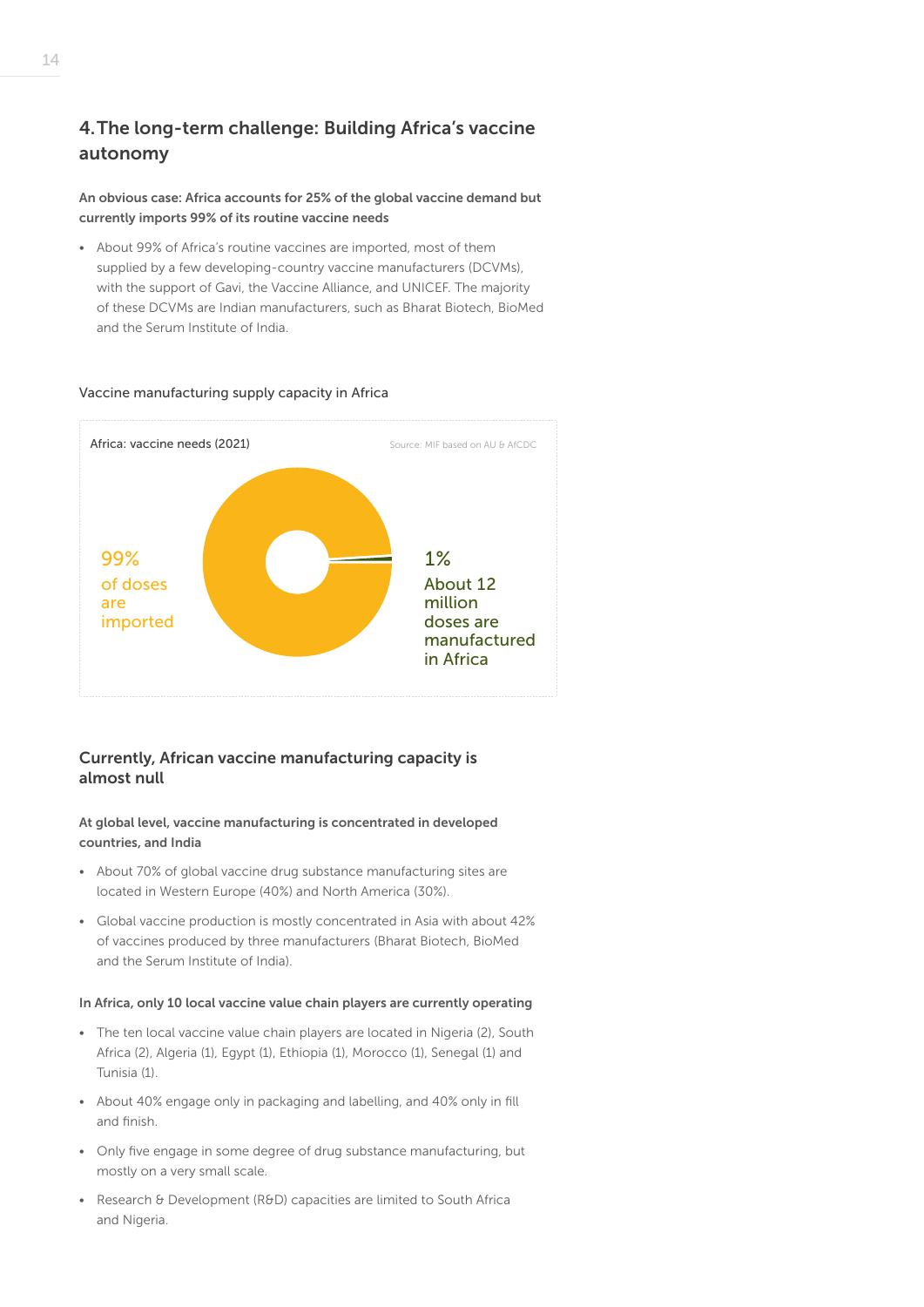#### Recent developments in vaccine manufacturing in Africa

COVID-19 vaccine manufacturing is expected to ramp up in 2022 in Africa, increasing the availability of vaccines on the continent. A number of important developments are currently underway:

- South Africa's Biovac Institute is expected to begin partial manufacturing of the Pfizer COVID-19 vaccine this year. At full operational capacity, it is expected to produce over 100 million doses annually.
- Construction of BioNtech's first manufacturing site for messenger RNA (mRNA) vaccine on the continent is also scheduled to begin this year. Rwanda and Senegal signed an agreement with the company in October, but the final decision on the location of the facility has yet to be made.
- Egypt is expected to increase production of Sinovac's COVID-19 vaccine, with up to 2 billion additional doses annually.
- Algeria, Egypt, Morocco, Rwanda, Senegal, and South Africa either signed agreements for COVID-19 vaccine manufacturing or began production in 2021. Other countries such as Côte d'Ivoire, Ghana, Kenya, and Nigeria have also shown interest in manufacturing.
- In South Africa, a technology transfer hub for mRNA COVID-19 vaccines is expected to review expressions of interest from manufacturers on the continent in 2022 and to start production of a vaccine for clinical studies.

#### The Partnership for African Vaccine Manufacturing (PAVM)

The launch of the PAVM constituted the major outcome of the 12-13 April 2021 emergency Summit on Vaccine Manufacturing in Africa, co-hosted by the AU and the Africa Centres for Disease Control and Prevention (AfCDC). The PAVM aims to deal with the continent's general vaccine needs by 2040, with the following roadmap:

- Vaccines for known African pathogens: local production of 100% of vaccines needed for at least 1-3 emerging diseases such as Ebola, Lassa fever and Rift Valley fever.
- Vaccines for unknown global pathogens: local capacity to manufacture 30-60% of vaccines needed for a pandemic.
- Routine immunisation: local capacity for 60% of annual production of routine vaccines needed.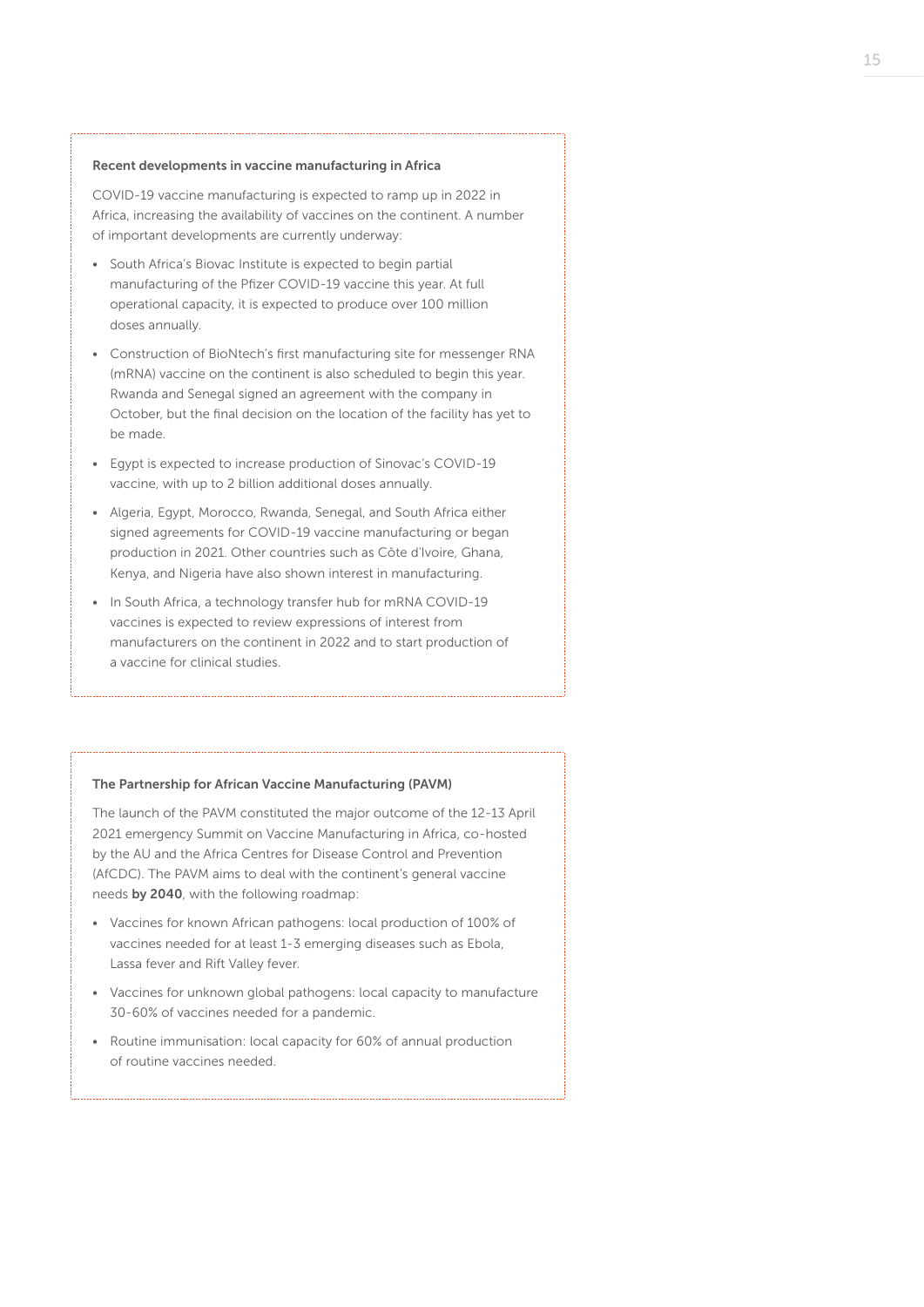# Multiple challenges to address on the road to Africa's vaccine manufacturing autonomy

#### Intellectual Property Rights/technology transfers

World Trade Organization's (WTO) TRIPS framework (Trade-Related Aspects of Intellectual Property) regulates trade-related intellectual property matters, including patents. To increase access to COVID-19 vaccines, in October 2020 South Africa and India proposed a temporary waiver of TRIPS patent rights to allow wider production of COVID-19 vaccines and other medical products. Even if in May 2021 the US backed the proposal, several developed countries are still opposing the waiver under the allegation that most of the world's developing countries do not have adequate manufacturing capacity for COVID-19 vaccines yet. WTO's 12th Ministerial Meeting has been postponed from 30 November 2021 to March 2022 due to the Omicron variant emergency, and WTO's Council for TRIPS remains engaged on the matter in various configurations.

Two alternatives to the TRIPS waiver are already possible within current provisions:

- Voluntary licensing agreements (VLAs) enable a patent holder to allow others to manufacture, import, and/or distribute its patented products.
- Compulsory licenses (CLs) enable governments to allow others to manufacture, import and/or distribute patented products without the consent of the patent owner.

#### Ensuring the relevant market size

A sustainable approach to developing vaccine manufacturing capacities requires reliable demand for large volumes to support the production scale required to be cost-competitive. The Gavi and UNICEF Supply Division (SD) procurement mechanism has been envisaged as a pooling arrangement to meet this requirement, through sizable procurements with well-managed processes. Non-Gavi-supported countries often procure at higher prices, as they typically are unable to buy in the volumes that Gavi does or with the same reliable patterns. A solution would be for non-Gavi countries to pool their procurement to aggregate demand. Africa has been successful with this tactic, such as for COVID-19-related personal protective equipment and vaccines (e.g., 400 million doses of the Johnson & Johnson vaccine).

#### Governance/regulatory/quality control frameworks

While continental and regional regulatory reform related to COVID-19 vaccines is ongoing, continent-wide harmonisation under the African Medicines Agency (AMA) is not yet a reality and national regulators face capacity constraints. To ensure Africa's vaccine manufacturing capabilities are scaled up, a pan-African regulatory framework will be necessary.

#### Expertise/health workforce capacities/R&D

A few ongoing tech transfers have provided experience, but there are still skills shortages of pharmaceutical, biotechnology and industrial talent, driven by scarcity and specific important brain drain in that sector. Expertise and knowledge sharing will be key, as well as enhanced public investment into R&D.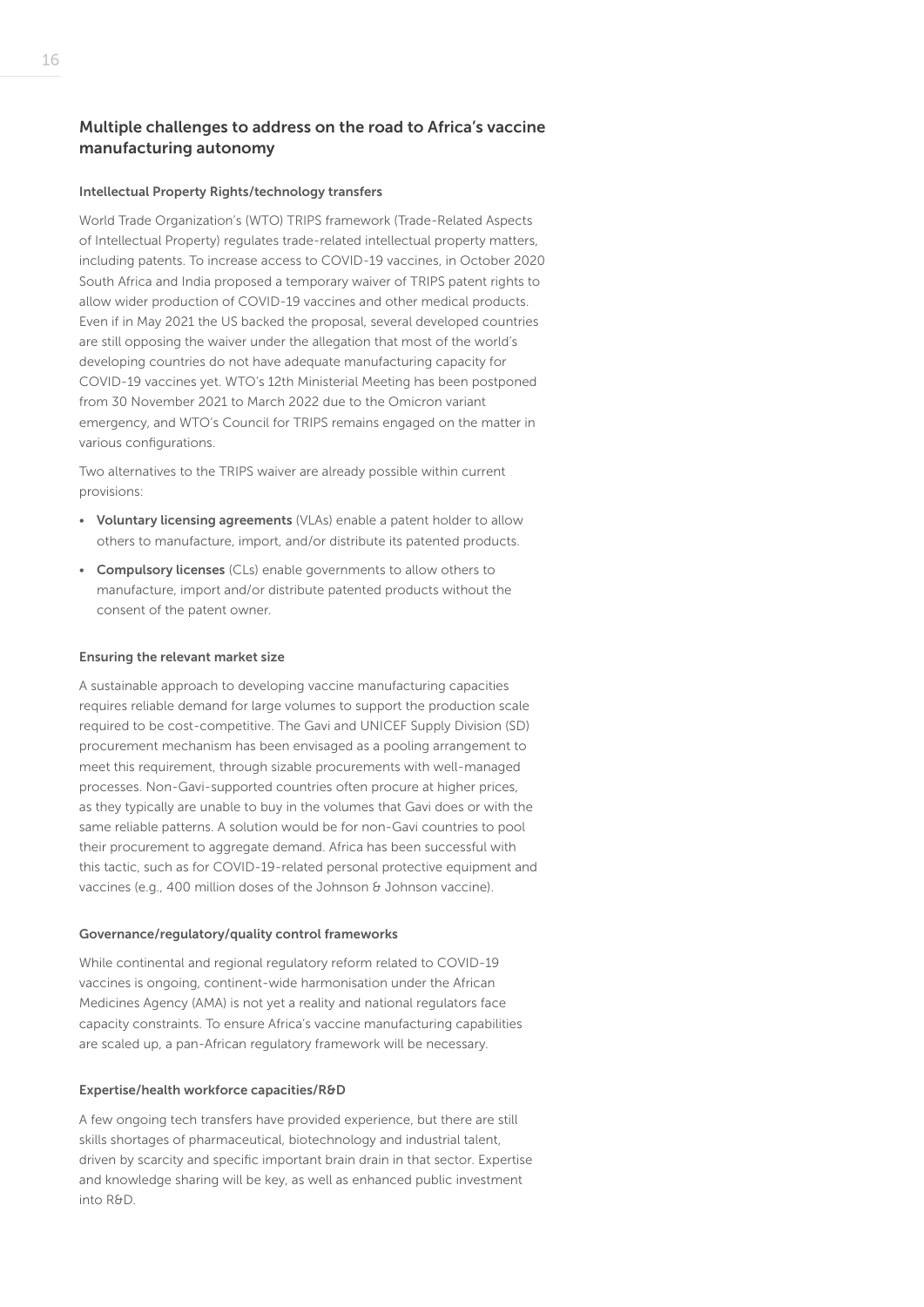#### Infrastructure environment

A fully reliable infrastructure is required for vaccine production, specifically at energy and water facility levels. Intracontinental transport facilities will also be key.

#### Access to finance, and partnerships with the private sector

Initial investments made in local vaccine manufacturing have included the use of non-traditional financing models such as public-private partnerships (PPPs) and joint ventures, and several partnerships and investments related to COVID-19 vaccine manufacturing have been announced recently. These will need to be enhanced and expanded, and allow for relevant risk-sharing.

# The Team Europe Initiative (TEI) on Manufacturing and Access to Vaccines, Medicines and Health Technologies in Africa (MAV+)

On 21 May 2021 at the G20 Global Health Summit in Rome, the President of the European Commission Ursula von der Leyen announced the Team Europe Initiative (TEI) on Manufacturing and Access to Vaccines, Medicines and Health Technologies (MAV+) in Africa, to be a key pillar of the  $6<sup>th</sup>$  AU/ EU Summit.

This initiative will work at continental, regional and national levels to strengthen the African pharmaceutical system and the regional manufacturing capacities. It is backed by €1 billion from the EU budget and the European development finance institutions such as the European Investment Bank (EIB). This amount will be further enhanced by additional contributions from member states.

MAV+ is an integrated and comprehensive support package that aims to tackle barriers to manufacturing and access to health products and technologies in Africa under three dimensions: supply side (manufacturing); demand side (market creation); enabling environment (regulation and governance of pharmaceutical policies; human capital development; supply chain management and integrity; research and scientific cooperation).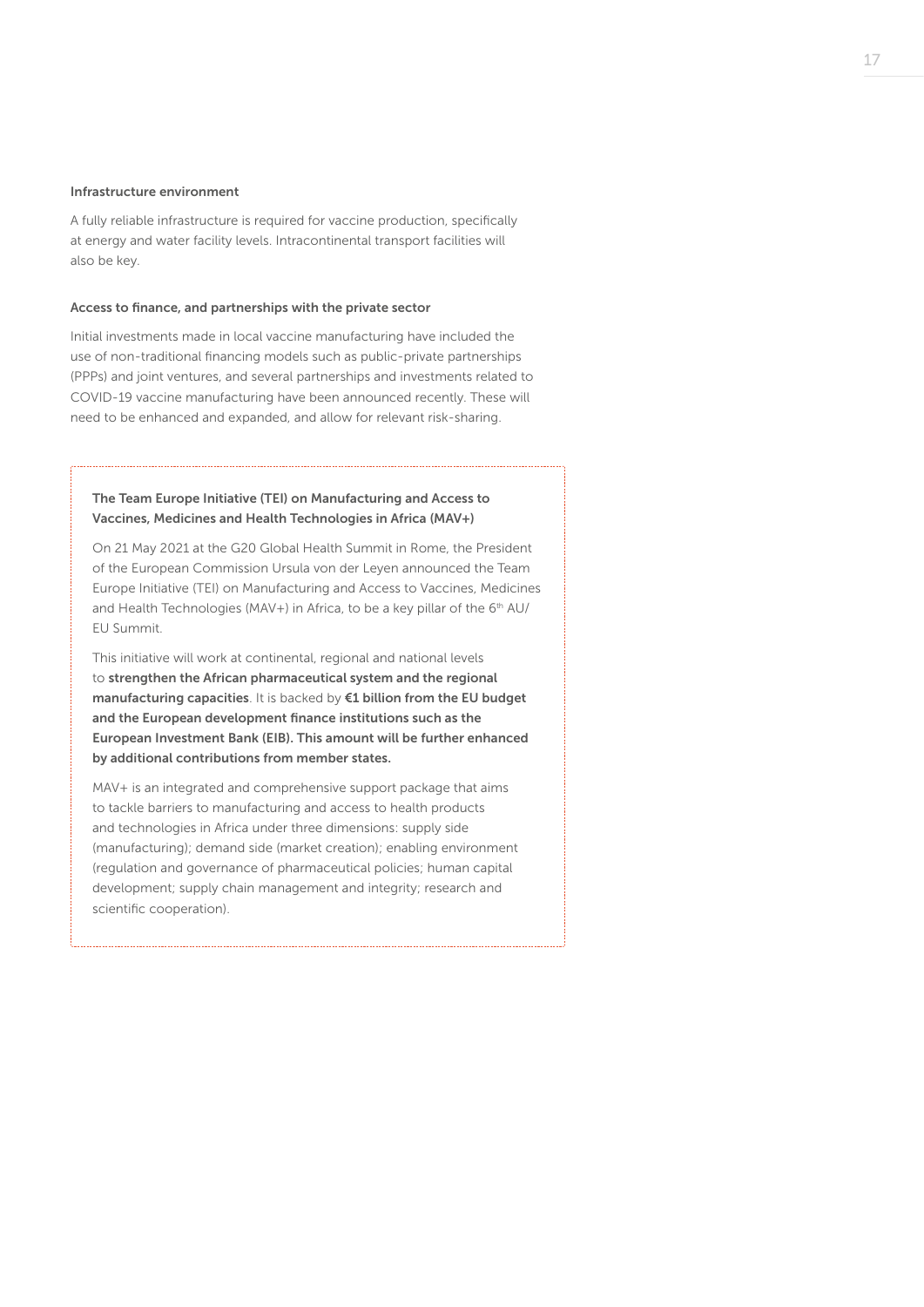# References

Afreximbank. 2021. AMSP opens COVID-19 vaccines pre-orders for 55 African Union Member States. https://www.afreximbank.com/amsp-opens-covid-19-vaccines-pre-orders-for-55 african-union-member-states. Accessed 27 January 2022.

Bloomberg. 2022. Bloomberg Markets Stocks. https://www.bloomberg.com/markets/stocks. Accessed 27 January 2022.

Bloomberg. 2022. Covid-19 Vaccine Tracker Open Data. https://github.com/BloombergGraphics/ covid-vaccine-tracker-data. Accessed 27 January 2022.

Center for Systems Science and Engineering at Johns Hopkins University. 2022. COVID-19 Data Repository https://github.com/CSSEGISandData/ COVID-19. Accessed 27 January 2022.

COVAX. 2021. COVAX Global Supply Forecast (14 December 2021). https://www.gavi.org/sites/ default/files/covid/covax/COVAX-Supply-Forecast.pdf. Accessed 27 January 2022.

Devex. 2022. Devex CheckUp: Africa's COVID-19 vaccine manufacturing game plan (6 January 2022). https://www.devex.com/news/devex-checkup-africa-s-covid-19-vaccine-manufacturinggame-plan-102377. Accessed 27 January 2022.

Duke Global Health Innovation Center. 2022. Launch & Scale Speedometer (vaccine data update from 21 January 2022). https://launchandscalefaster.org/COVID-19. Accessed 27 January 2022.

European Commission. 2021. Factsheet – Team Europe COVID-19 Global Solidarity (6 December 2021). https://ec.europa.eu/commission/presscorner/detail/en/FS\_21\_6650. Accessed 27 January 2022.

European Council/Council of the European Union. 2022. Global solidarity during the COVID-19 pandemic. https://www.consilium.europa.eu/en/policies/coronavirus/global-solidarity. Accessed 27 January 2022.

McKinsey & Company. 2021. Africa needs vaccines. What would it take to make them here? (14 April 2021). https://www.mckinsey.com/industries/life-sciences/our-insights/africa-needsvaccines-what-would-it-take-to-make-them-here. Accessed 27 January 2022.

Mo Ibrahim Foundation. 2021a. 2021 Forum Report. COVID-19 in Africa one year on: Impact and Prospects. https://mo.ibrahim.foundation/sites/default/files/2021-06/2021-forum-report.pdf. Accessed 27 January 2022.

Mo Ibrahim Foundation. 2021b. Insights from the IIAG. COVID-19 in Africa. A challenging road to recovery. https://mo.ibrahim.foundation/sites/default/files/2021-12/2021-iiag-interim-report.pdf. Accessed 27 January 2022.

The Guardian. 2021. Arrival of 1bn vaccine doses won't solve Africa's Covid crisis, experts say (10 December 2021). https://www.theguardian.com/global-development/2021/dec/10/africancountries-aim-to-step-up-covid-vaccine-delivery-with-1bn-doses-due. Accessed 27 January 2022.

United Nations Department of Economic and Social Affairs. 2019. World Population Prospects 2019. https://population.un.org/wpp/Download/Standard/ Population. Accessed 27 January 2022.

World Health Organization. 2021. Six in seven COVID-19 infections go undetected in Africa. https://www.afro.who.int/news/six-seven-covid-19- infections-go-undetected-africa. Accessed 27 January 2022.

World Health Organization. 2022. COVID-19 vaccine tracker and landscape (25 January 2022). https://www.who.int/publications/m/item/draft-landscape-of-covid-19-candidate-vaccines. Accessed 27 January 2022.

Yahoo! Finance. 2022. Finance Home. https://finance.yahoo.com. Accessed 27 January 2022.